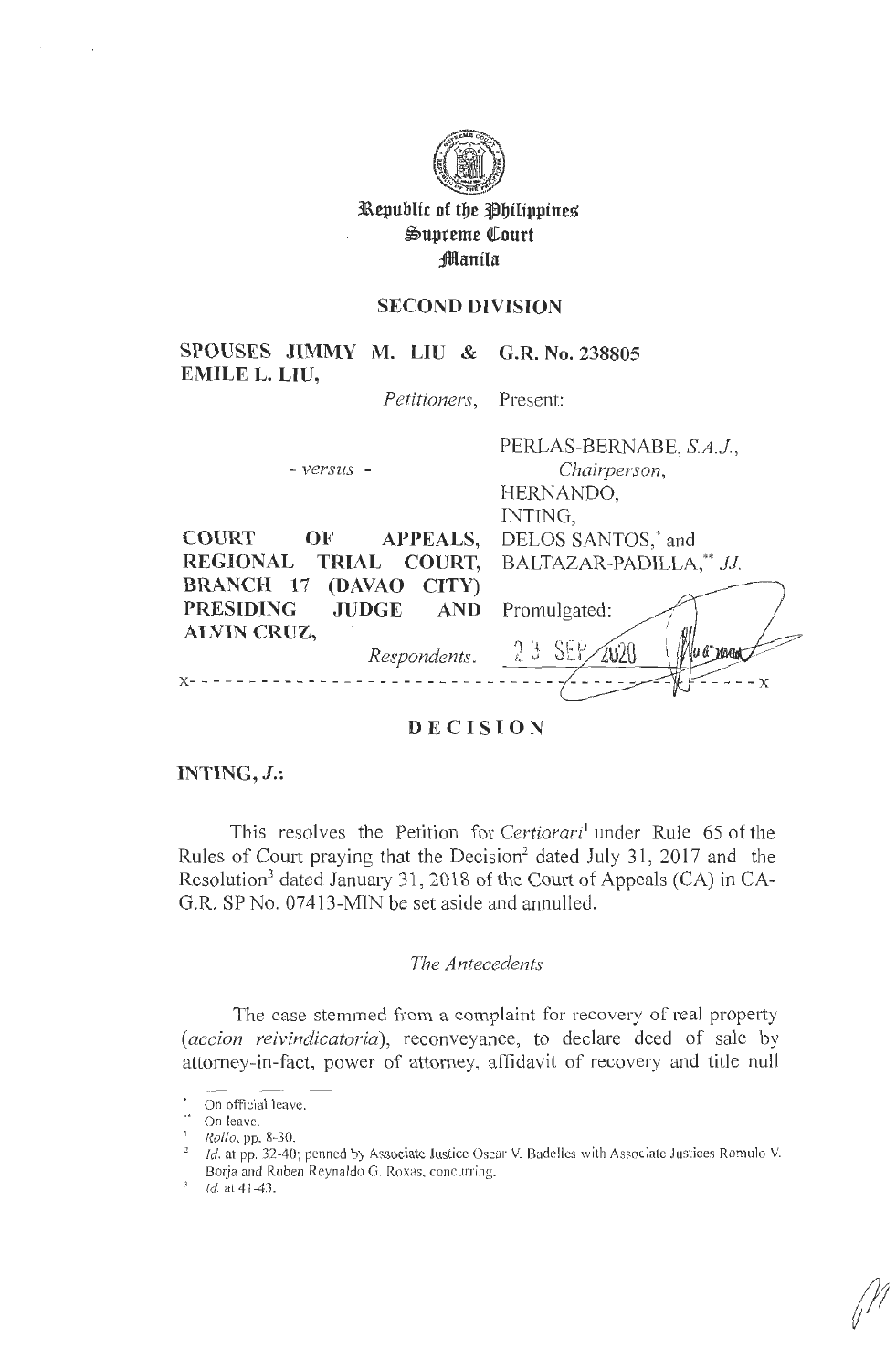and void with damages filed by Spouses Jimmy M. Liu and Emile L. Liu (petitioners) against Alvin Cruz (private respondent) with Branch 17, Regional Trial Court (RTC), Davao City.

In the complaint, petitioners alleged that they are the registered owners in fee simple of a parcel of land covered by Transfer Certificate of Title (TCT) No. T-296879 located at Juan Luna Street, Poblacion, Davao City (subject property) with an assessed value of P19,840.00 and a market value of P99,200.00. They discovered that their original owner's duplicate copy of TCT No. T-296879 was missing. Hence, they reported the loss to the police authorities, who conducted an investigation. The investigation was reflected in the Police Blotter Entry No. 457 dated March 22, 2005. 4

Petitioners further alleged that they executed an Affidavit of Loss and caused its annotation at the dorsal portion of the original certificate of title with the Registry of Land Titles & Deeds of Davao City with Entry No. 246006 inscribed on May 11, 2005. In the process, they discovered that two entries were also annotated at the dorsal portion of the Original Title, to wit: a sham Affidavit of Recovery with Entry No. 294863 and a spurious Special Power of Attorney with Entry No. 294864. They also discovered an annotation with no entry number referring to an "Absolute Deed of Sale" between private respondent and Tek Liong T. Jao (Jao) showing that petitioners' subject property was sold to private respondent in the amount of  $P1,488,000.00$ . No specimen signatures of petitioners appeared on the deed. The deed was notarized before a notary public in Davao City.<sup>5</sup>

Petitioners furthermore alleged that upon verification with Atty. Remo Flores (Atty. Flores), Notary Public, he confirmed that his signatures appearing in the Affidavit of Recovery and Special Power of Attorney were forged; and that he did not notarize them. With this finding, Atty. Flores made a written report with Branch 20, RTC, Tacurong City which approved his notarial commission.<sup>6</sup>

Petitioners denied specifically under oath the genuineness of the purported Affidavit of Recovery and Special Power of Attorney, and

Id. at 9-10, 33.

*Id.* at 10.<br>*Id*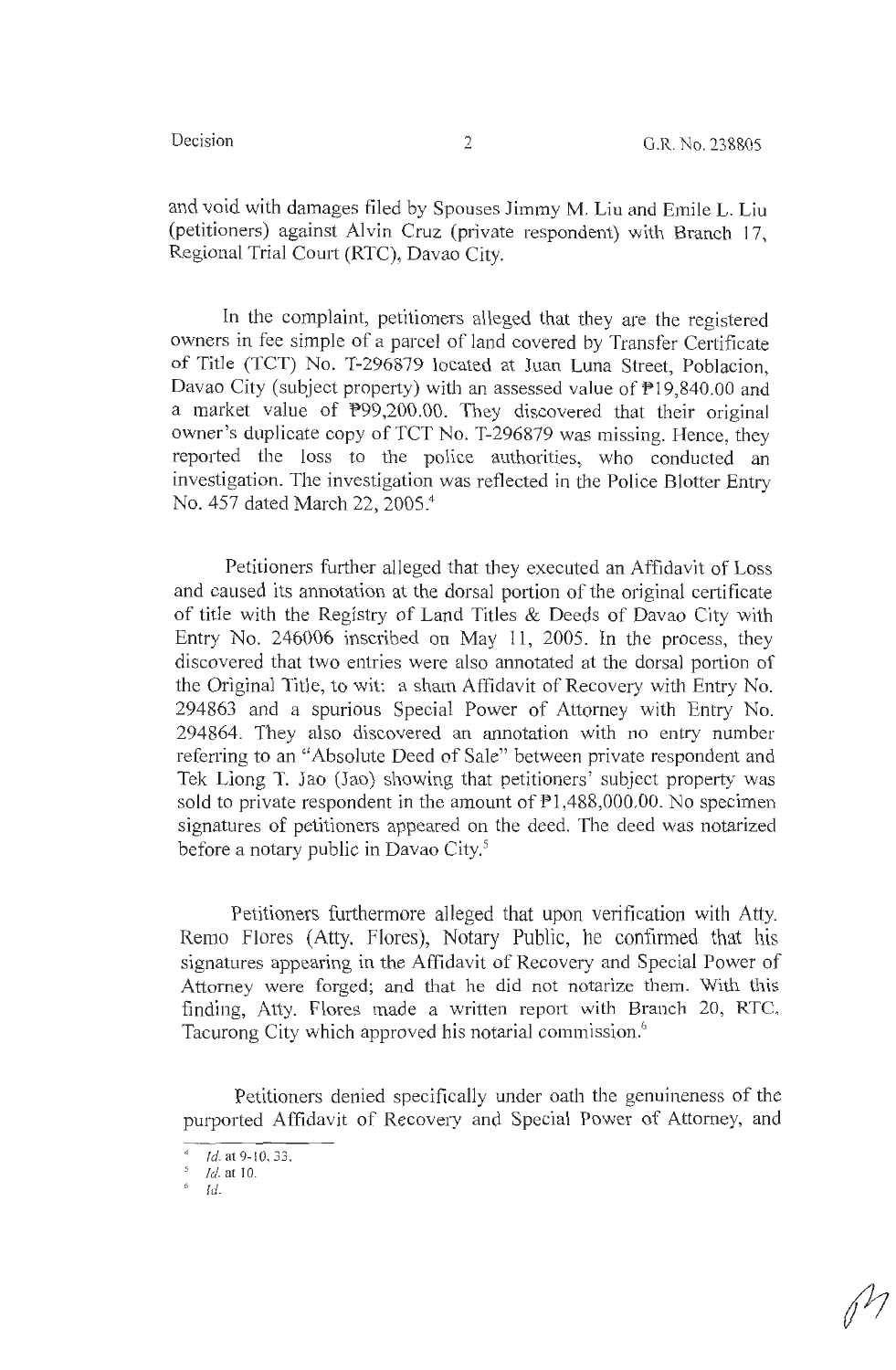asserted that they were the product of forgeries. They asserted that they did not receive a single centavo from the proceeds of the alleged sale. 7

Hence, the complaint praying that the Affidavit of Recovery, Special Power of Attorney, and the Sale by Attorney-in-Fact be declared as null and void and inexistent; that TCT No. T-413429 in the name of private respondent be cancelled and declared as null and void; and that the ownership and possession of the subject property be reconveyed or returned to them.<sup>8</sup>

In his answer, private respondent denied the allegations of the petitioners, and as an affirmative defense, he alleged the following: ( l) he was a buyer in good faith and a purchaser for value; (2) it was Jao who offered to him the sale of the subject property; (3) after an inspection of TCT No. T-296879, he noticed annotations/inscriptions of the Affidavit of Loss, Affidavit of Recovery, and Special Power of Attorney purportedly executed by petitioners; (4) and that he was never disturbed in his ownership and possession of the subject property until the filing of the complaint by petitioners.<sup>9</sup>

Private respondent further denied having personal knowledge of the loss of the owner's duplicate copy of TCT No. T-296879 and of the forged signatures of Atty. Flores in the Affidavit of Recovery and Special Power of Attorney. However, he asserted that the signatures of Atty. Flores have a close resemblance to the questioned signatures.<sup>10</sup>

By way of cross claim, private respondent averred that reimbursement or refund of the proceeds of the fraudulent transaction was proper; and that attorney's and appearance fees, litigation expenses, moral damages, and exemplary damages should be chargeable to Jao and Jerry Liu.<sup>11</sup>

When it was private respondent's turn to present evidence, he filed a motion to dismiss on the ground of lack of jurisdiction considering that the assessed value of the subject property was only  $P19,840.00$ .

- $7$   $1d$ .
- $\delta$  *Id.*

 $^{\text{II}}$  Id.

<sup>&</sup>lt;sup>9</sup> Id. at 10-11.<br><sup>10</sup> Id. at 11.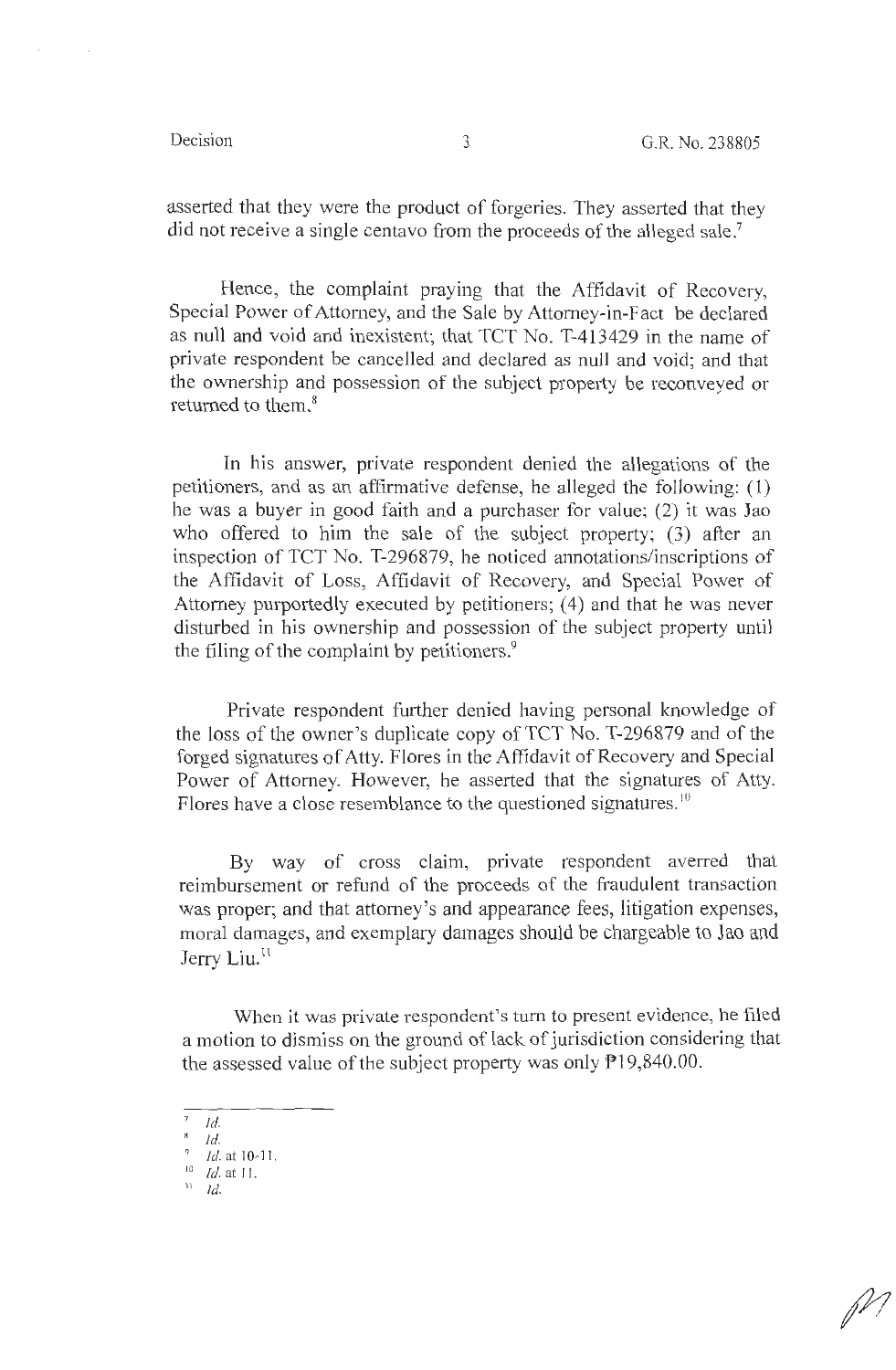## *The Ruling of the RTC*

On January 7,  $2017<sup>12</sup>$  the RTC issued an Order denying the Motion to Dismiss. On motion for reconsideration, the RTC issued another Order dated April 6, 2017 denying it and setting the case for continuation of reception of private respondent's evidence.

Hence, private respondent filed a petition for *certiorari* with the CA, docketed as CA-G.R. SP No. 07413-MIN, assailing the denial of his motion to dismiss.<sup>13</sup>

In an Order dated July 24, 2017, the RTC declared and deemed the private respondent to have rested his case after manifesting that his witness was already dead.<sup>14</sup>

## *The Ruling of the CA*

On July 31, 2017, the CA rendered the assailed Decision<sup>15</sup> declaring that since the complaint was one for recovery of possession and title to the property, the assessed value of the property should be examined in order to determine which between the RTC or the Municipal Trial Court (MTC) has jurisdiction over the case;<sup>16</sup> that jurisdiction is determined by the averments in the complaint; $\frac{17}{2}$  and that in the petitioners' complaint, it was revealed that the assessed value of the subject property was  $P19,840.00$  which was well within the jurisdiction of the MTC.<sup>18</sup>

On motion for reconsideration, the CA issued the assailed the Resolution<sup>19</sup> dated January 31, 2018 denying it.

<sup>&</sup>lt;sup>12</sup> As culled from the Court of Appeals' Decision, *id.* at 36. The Order is dated January 7, 2016 in the Petition for *Certiorari* filed by petitioners with the Court, *id.* at 11. Id. at 11.

 $14$  *Id.* at 12.

<sup>15</sup> Id. at pp. 32-40.

 $16$  *Id.* at 38.

 $\frac{17}{18}$  *Id.* 

 $1<sup>a</sup>$  *Id.* at 41-43.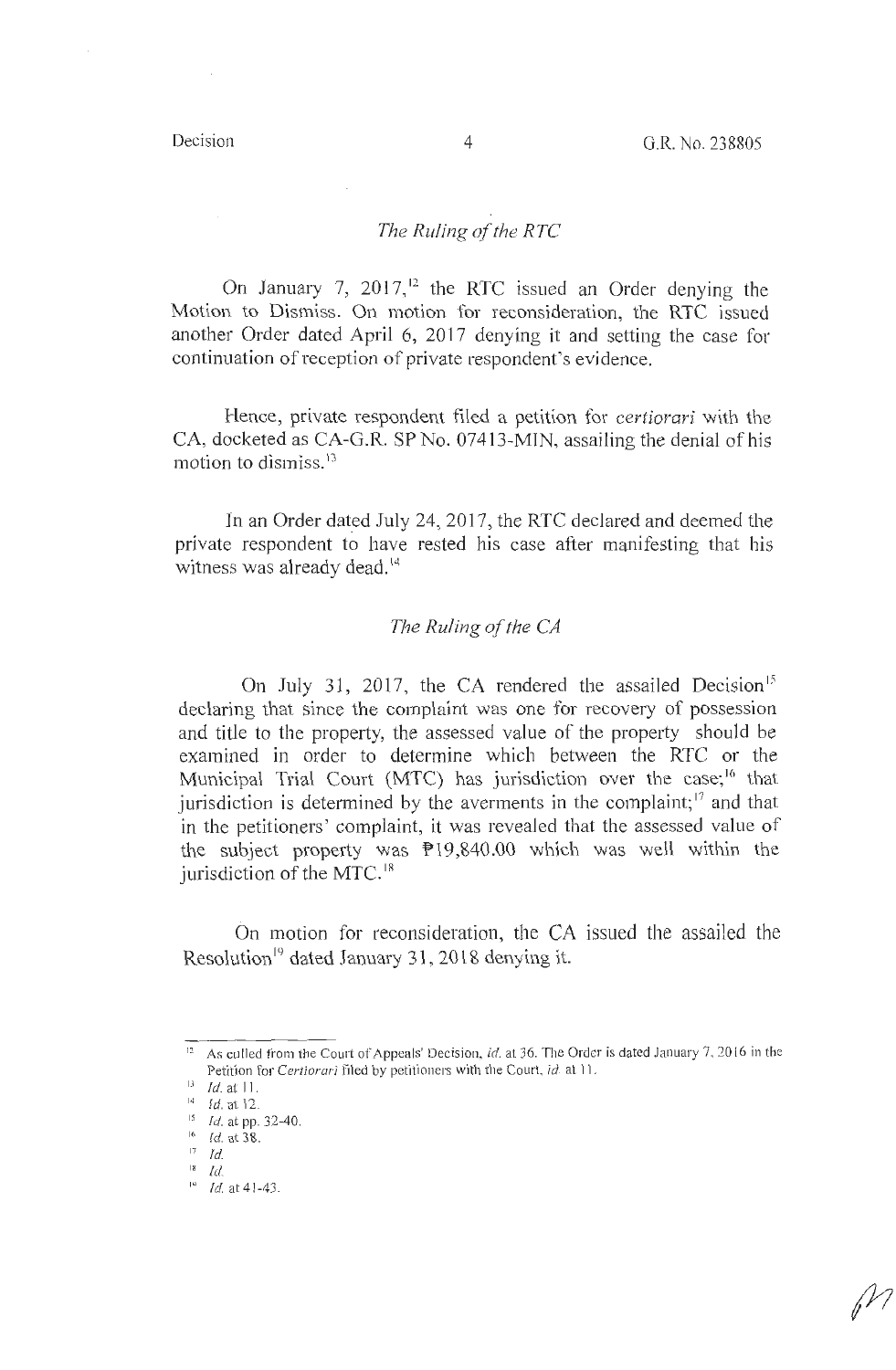#### *The Petition*

The petitioners raise the following issues before the Court, to wit:

1. Whether or not the [CA] committed grave abuse of discretion amounting to lack or excess of jurisdiction in failing to hold that Civil Case No. 31, 986-07 is an action which is not capable of pecuniary estimation; consequently, the [RTC] is properly vested with jurisdiction to hear said case;

2. Whether or not the [CA] committed grave abuse of discretion amounting to lack or excess of jurisdiction in ordering the dismissal of Civil Case No. 31, 986-07 for lack of jurisdiction, in effect remanding the proceedings from the RTC Branch 17 Davao City to the first level court;

3. Whether or not the [CA] committed grave abuse of discretion amounting to lack or excess of jurisdiction in holding the assessed value of the Juan Luna Street property as determinative of jurisdiction of the court.<sup>20</sup>

## *Our Ruling*

The petition is technically and substantially flawed.

### *Procedural Aspect*

The instant Petition for *Certiorari* is a wrong remedy and must, therefore, fail. The petition should not have been given due course at all.

Well-settled is the rule that appeals from judgments or final orders or resolutions of the CA should be by a verified petition for review on *certiorari* under Rule 45 of the Rules of Court. The Court made it clear that an aggrieved party is prohibited from assailing a decision or final order of the CA *via* Rule 65 because this recourse is proper only if the party has no plain, speedy, and adequate remedy in the course of law. $2<sup>1</sup>$  In this case, petitioners had an adequate remedy which is a petition for review on *certiorari* under Rule 45 of the Rules of Court.

 $20$  *Id.* at 13.

<sup>&</sup>lt;sup>21</sup> Pasiona, Jr. v. Court of Appeals, et al., 581 Phil. 124, 138 (2008), citing *Iloilo La Filipina Uycongco Corp. v. Court of Appeals*, 564 Phil. 163, 172 (2007).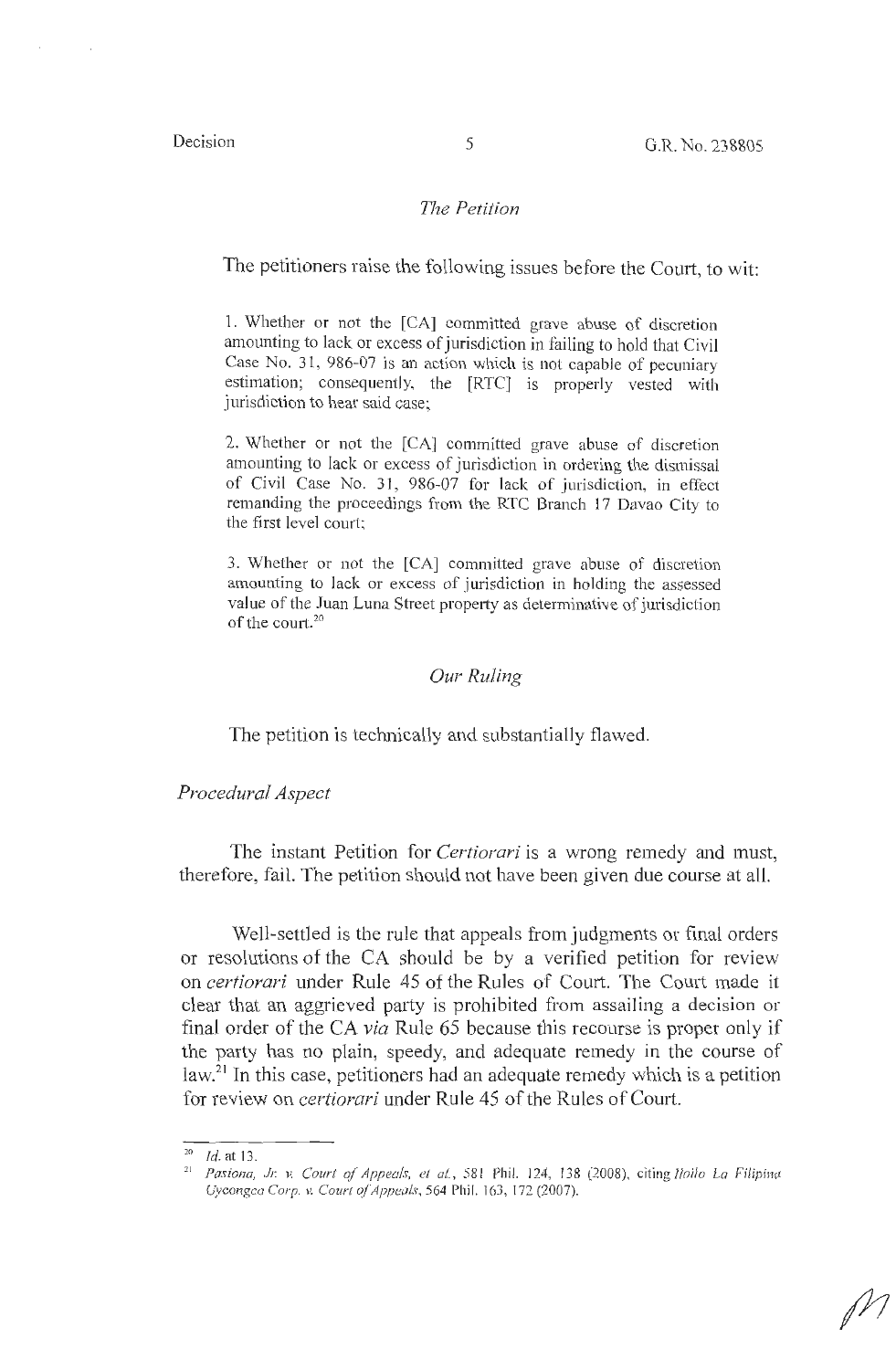fh

Therefore, a petition for review on *certiorari* under Rule 45 is the correct remedy and not a special civil action for *certiorari* under Rule 65 of the Rules of Court.

In *Pasiona, Jr. v. Court of Appeals, et al.*,<sup>22</sup> the Court ratiocinated in this wise:

Settled is the rule that where appeal is available to the aggrieved patty, the special civil action for *certiorari* will not be entertained – remedies of appeal and *certiorari* are mutually exclusive, not alternative or successive. Hence, *certiorari* is not and cannot be a substitute for a lost appeal, especially if one's own negligence or error in one's choice of remedy occasioned such loss or lapse. One of the requisites of *certiorari* is that there be no available appeal or any plain, speedy and adequate remedy. Where an appeal was available, as in this case, *certiorari* will not prosper, even if the ground therefor is grave abuse of discretion. Petitioner's resort to this Comt by Petition for *Certiorari* was a fatal procedural error, and the instant petition must, therefore, fail.<sup>23</sup>

Notably, by reason of petitioners' filing of a petition for *certiorari*, the period for them to file a petition for review on *certiorari* under Rule 45 had already lapsed by the time the instant petition was filed. Hence, the assailed CA Decision and Resolution had already attained finality.

## *Substantive Aspect*

Substantially, the instant petition has no merit. The Court reiterates the ruling in *Heirs of Valeriano Concha, Sr.* v. *Sps. Lumocso, <sup>24</sup>*thus:

In a number of cases, we have held that actions for reconveyance of or for cancellation of title to or to quiet title over real property are actions that fall under the classification of cases that involve "title to, or possession of, real property, or any interest therein."

x x x Thus, under the old law, there was no substantial effect on jurisdiction whether a case is one, the subject matter of which was incapable of pecuniary estimation, under Section 19(1) of B.P. 129, or one involving title to property under Section 19(2). The

<sup>&</sup>lt;sup>22</sup> 581 Phil. 124 (2008)<br><sup>23</sup> *Id.* at 138, citing *Iloilo La Filipina Uycongco Corp. v. Court of Appeals*, 564 Phil. 163, 173 (2007).<br><sup>24</sup> 564 Phil. 581 (2007).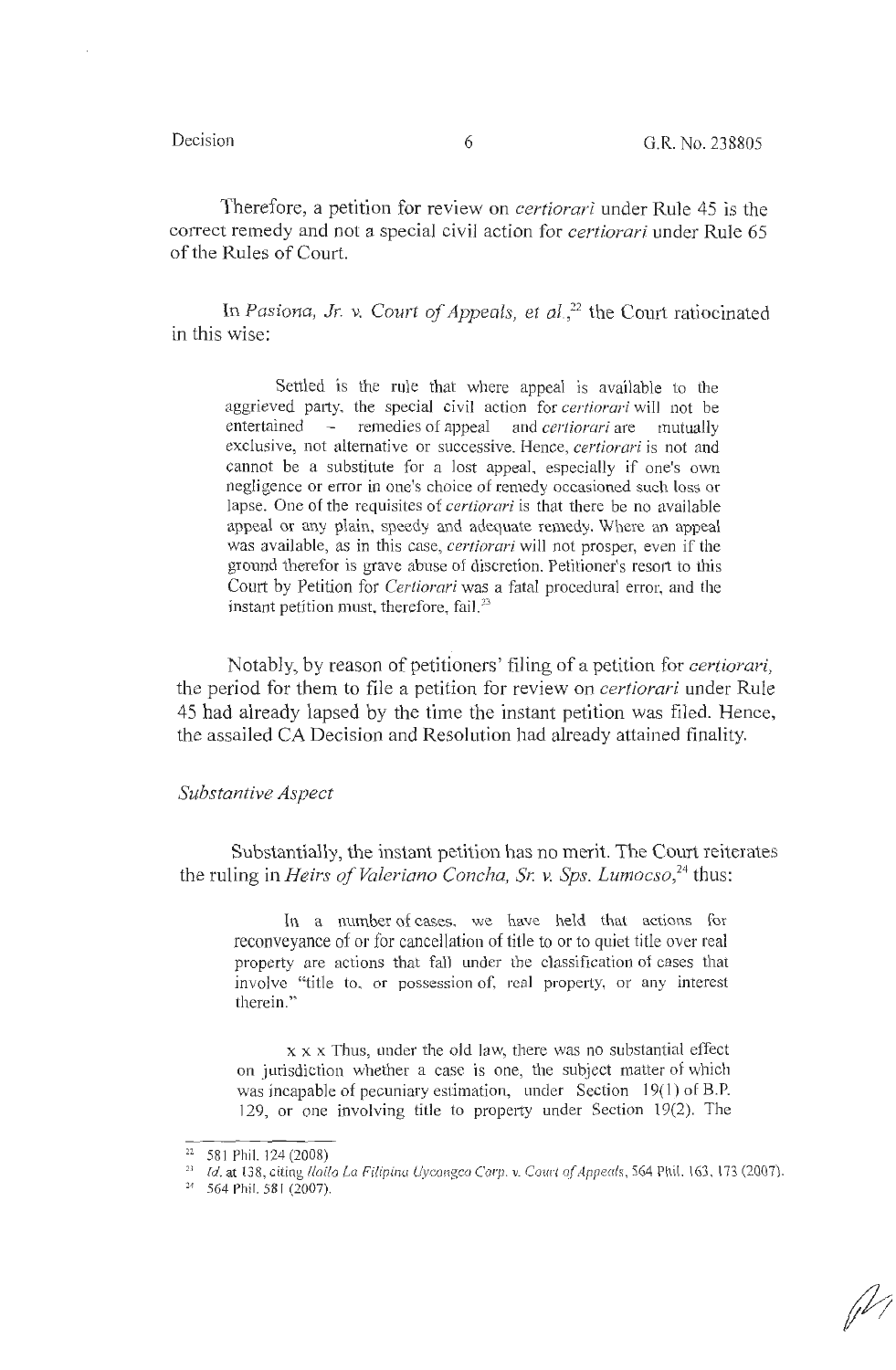distinction between the two classes became crucial with the amendment introduced by R.A. No. 7691 in 1994, which expanded the exclusive original jurisdiction of the first level courts to include "all civil actions which involve title to, or possession of, real property, or any interest therein **where the assessed value of the property or interest therein does not exceed Twenty thousand pesos (.P20,000.00) or, in civil actions in Metro Manila, where such assessed value does not exceed Fifty thousand pesos (PS0,000.00) exclusive of interest, damages of whatever kind, attorney's fees, litigation expenses and costs."** Thus, **under the present law, original jurisdiction over cases the sub\_ject matter of which involves "title to, possession of, real property or any interest therein" under Section 19(2) of B.P. 129 is divided between the first and second level courts, with the assessed value of the real property involved as the benchmark.** This amendment was introduced to "unclog the overloaded dockets of the RTCs which would result in the speedier administration of justice."<sup>25</sup> (Emphasis in the original and supplied.)

The CA correctly ruled that it is the MTC that has jurisdiction over petitioners' complaint for *accion reivindicatoria* and not the RTC. The Court quotes and adopts the following, to wit:

Liu, in his complaint, seeks to annul the deeds of sale, special power of attorney, and an affidavit of recovery and likewise sought to declare the title in the name of Cruz void. While the said action at first blush, falls within the meaning of incapable of pecuniary estimation, Liu, ultimately wanted to recover possession and ownership of the property subject of litigation. The action he filed is really to determine who between Liu and Cruz has a better title to the property subject of litigation.

An action involving title to real property means that the plaintiffs['] cause of action is based on a claim that he owns such property or that he has the legal rights to have exclusive control, possession, enjoyment, or disposition of the same. Exactly the averment of Liu in his complaint.<sup>26</sup>

**WHEREFORE,** the petition is **DISMISSED** for utter lack of merit. The Decision dated July 31, 2017 and the Resolution dated January 31, 2018 of the Court of Appeals in CA-G.R. SP No. 07413- MIN are **AFFIRMED.** 

 $25$  Id. at 596-597. Citations omitted.

<sup>:</sup> <sup>6</sup>*Rollo,* pp. 37-38.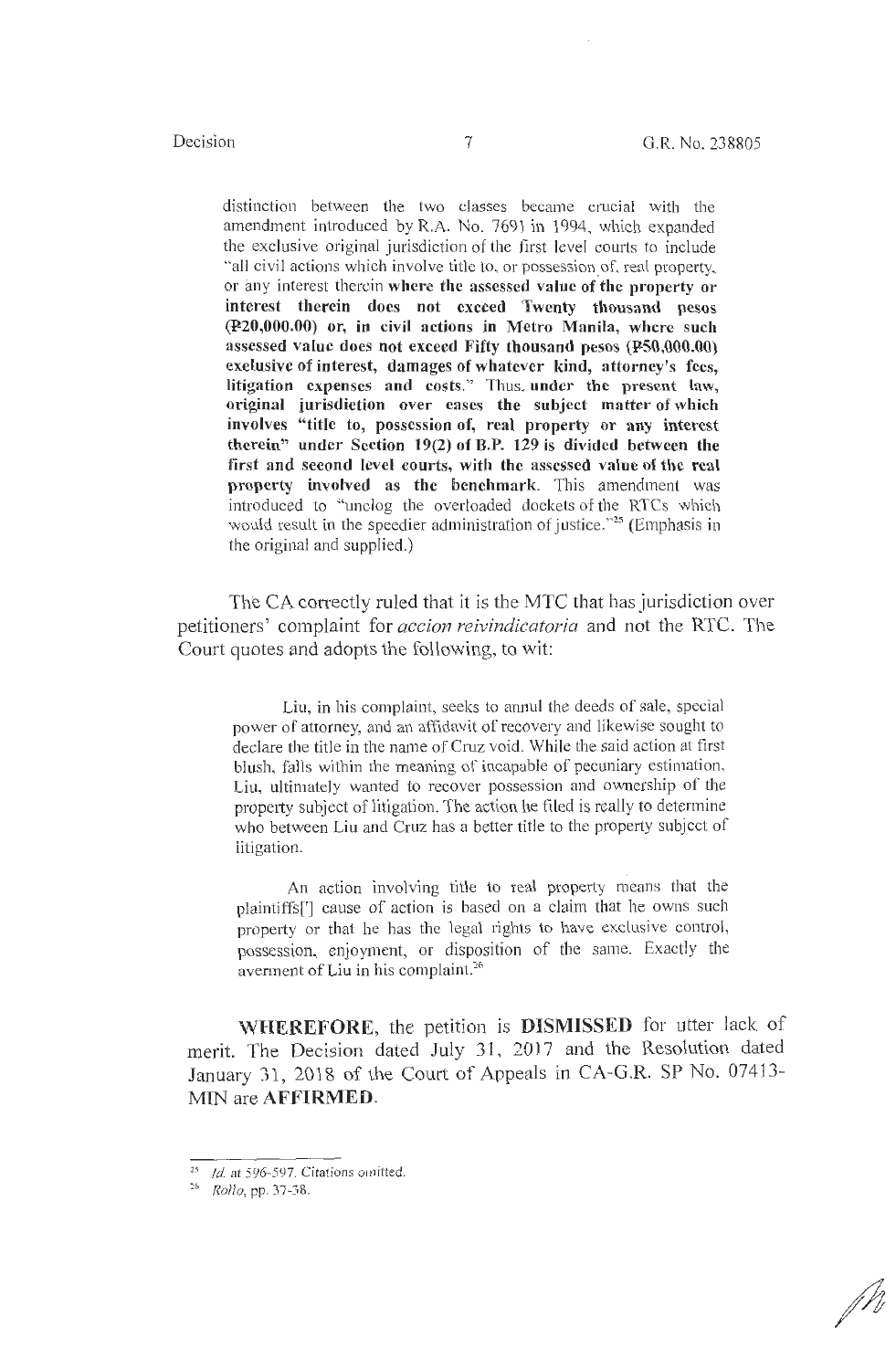**SO ORDERED.** 

**HENRITE** L B. INTING *Associate Justice* 

WE CONCUR:

**ESTELA M. PERLAS-BERNABE** *Senior Associate Justice* 

*Chairperson* 

 $\mathbf{R}$ **L. HDR** Associate Justice

(On official leave) **EDGARDO L. DELOS SANTOS**  *Assodate Justice* 

(On leave)

**PRISCILLA J. BALTAZAR-PADILLA**  *Associate Justice* 

## **ATTESTATION**

I attest that the conclusions in the above Decision had been reached in consultation before the case was assigned to the writer of the opinion of the Court's Division.

> **ESTELA M. PERLAS-BERNABE** *Senior Associate Justice Chairperson*